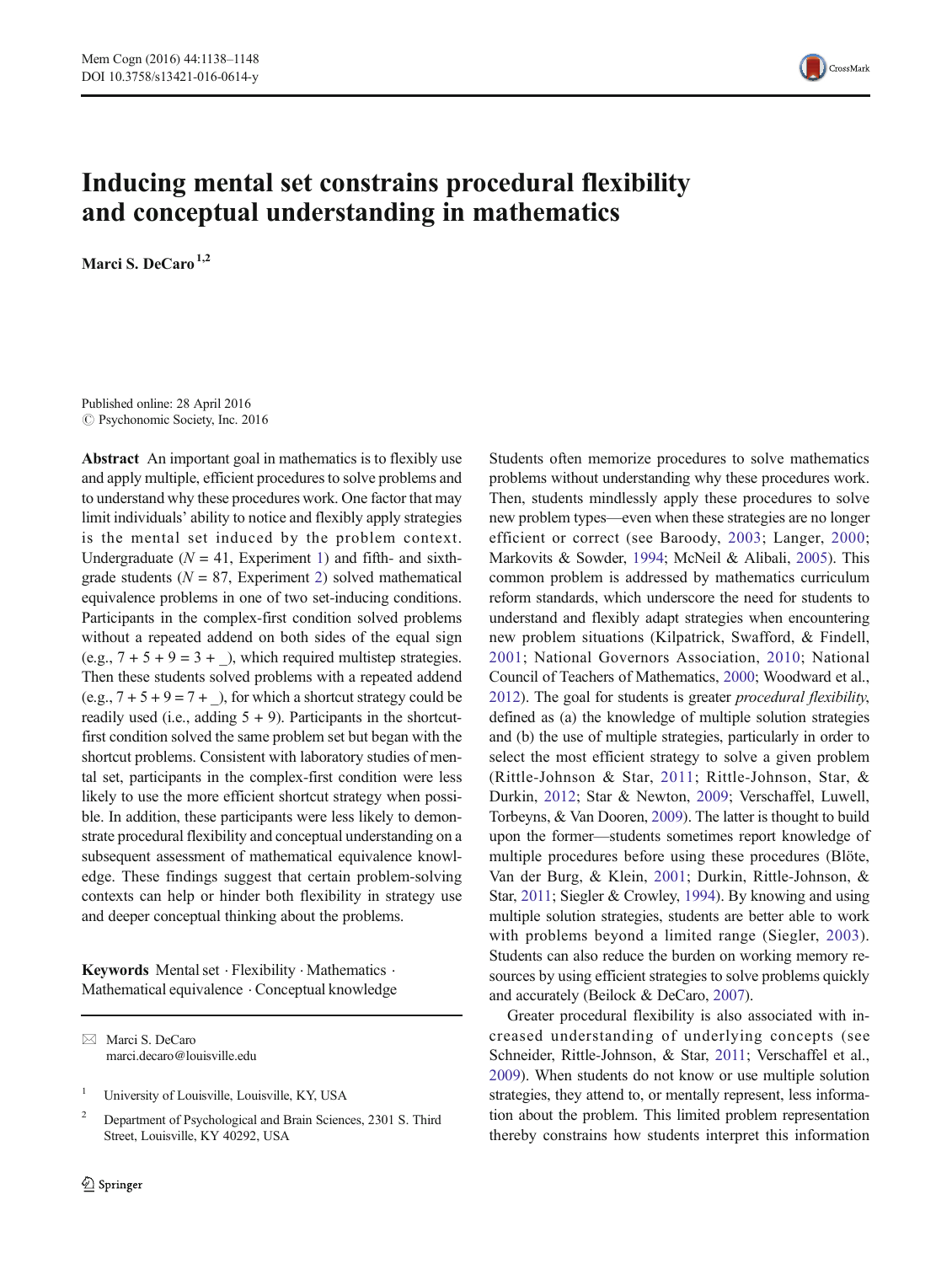(McNeil & Alibali, [2005\)](#page-9-0). In contrast, when students are exposed to new problem-solving strategies, they attend to features of the problems that are important for executing these strategies, which helps to support understanding of the underlying concepts (Alibali, Phillips, & Fischer, [2009](#page-9-0); McNeil & Alibali, [2004\)](#page-9-0). Numerous studies have demonstrated that knowledge of a variety of solution strategies is associated with deeper conceptual understanding of how these strategies are used (see Baroody, [2003](#page-9-0); Heinze, Star, & Verschaffel, [2009](#page-9-0); Schneider et al., [2011](#page-10-0); Siegler, [1994](#page-10-0); Verschaffel et al., [2009\)](#page-10-0).

Although procedural flexibility is associated with more efficient strategy selection and greater conceptual understanding, certain problem-solving contexts can help or hinder such flexibility. For example, elementary-school students often do not notice or use the inversion principle when solving problems of the form  $A + B - B = ?$ ; that is, they fail to recognize that adding or subtracting the same number leaves the original number unchanged (Gilmore & Papadatou-Pastou, [2009](#page-9-0); Siegler, [2003\)](#page-10-0). Instead, many students compute each step of these problems, taking longer to perform these calculations and increasing the possibility of error during a given step (Siegler, [2003](#page-10-0)). However, providing students with a problem-solving context with a large proportion of inversion problems, relative to problems such as  $A + B - C = ?$ , increases their discovery and use of the more efficient inversion-based strategy (Siegler & Stern, [1998](#page-10-0); Siegler, [2000;](#page-10-0) Stern, [1992,](#page-10-0) [1993](#page-10-0)).

Numerous laboratory studies on mental set have shown similar effects of the problem context on rigid versus flexible strategy selection. For example, Luchins [\(1942\)](#page-9-0) provided participants with novel water-jug problems that could all be solved using the same complex strategy (i.e.,  $B - A - 2C$ ). The first set of problems was solvable only by using this complex strategy. However, subsequent problems could be solved either by using this same strategy or by using a much simpler strategy (e.g.,  $A + C$ ). After solving several problems using the complex strategy, individuals generally continued using this strategy, even when the simpler procedure became available to use. The early experience of solving problems using the complex strategies led individuals to select less efficient strategies, the hallmark of mental set (see also Beilock & DeCaro, [2007](#page-9-0); Wiley, [1988\)](#page-10-0).

## Current studies

Thus, separate lines of research have demonstrated that (a) the problem-solving context can influence procedural flexibility and mental set, and (b) procedural flexibility is related to conceptual understanding. The current studies examined the consequences of inducing mental set on both procedural flexibility and activation of the underlying concepts. Specifically, mental set was manipulated by providing participants with mathematics problems that could only be solved using a complex strategy. It was expected that participants would persist in using this strategy even when, later, the problem features changed, better allowing for more efficient strategies to be used. It was also predicted that such procedural inflexibility would impact individuals' thinking about the problems. Mental set occurs because individuals narrowly represent the problems—overlooking features that may indicate the need to adapt one's strategy (e.g., McNeil & Alibali, [2005](#page-9-0); McNeil, Rittle-Johnson, Hattikudur, & Petersen, [2010;](#page-9-0) Wiley, [1988\)](#page-10-0). Thus, when mental set is induced, participants may also demonstrate less understanding of the concepts underlying the problems. Rigid thinking may therefore be revealed in measures of both problem-solving flexibility and conceptual understanding.

These predictions were examined with undergraduate students in a laboratory setting (Experiment [1](#page-2-0)) and with children in a classroom setting (Experiment [2\)](#page-4-0) in the domain of mathematical equivalence. This domain was selected because there are well-established measures that can be used to determine multiple types of understanding (e.g., procedural knowledge, conceptual knowledge). In addition, mathematical equivalence problems (e.g.,  $5 + 2 + 3 = -3$ ) can be solved using multiple possible methods, some of which are more efficient than others. One strategy students commonly use is known as the add–subtract strategy, in which students add up the values on the left side of the equal sign and subtract the value(s) on the right side. Students can also use shortcut strategies that can be applied to many, though not all, problems. For example, the grouping strategy may be used when both sides of the problem have a repeated addend (e.g., the "3" in the problem  $5 + 2$  $+ 3 = + 3$ ). Use of this procedure requires eliminating the repeated addend and solving the problem without these values  $(e.g., 5 + 2 = 1)$ . By using the grouping procedure, the problem can be solved with fewer operations. Thus, fewer numbers must be manipulated to compute the answer, reducing the cognitive demand of the task and enabling the problem to be solved more quickly and accurately. For these reasons, grouping can be considered a more efficient problem-solving strategy (cf. Rittle-Johnson et al., [2012\)](#page-9-0). Flexibly using the shortcut strategy when it is available might not only increase procedural efficiency but might also indicate understanding of the underlying concept of mathematical equivalence—that the equal sign represents a relational symbol.

The current study tested the idea that the context in which mathematical equivalence problems are solved can influence whether students demonstrate problem-solving flexibility and conceptual understanding. Participants solved mathematical equivalence problems in one of two conditions. In both conditions, participants were given two sets of problems to solve, labeled here as complex problems and shortcut problems. Complex problems (e.g., 7 + 5  $+ 9 = 3 +$ ) did not include a repeated addend on both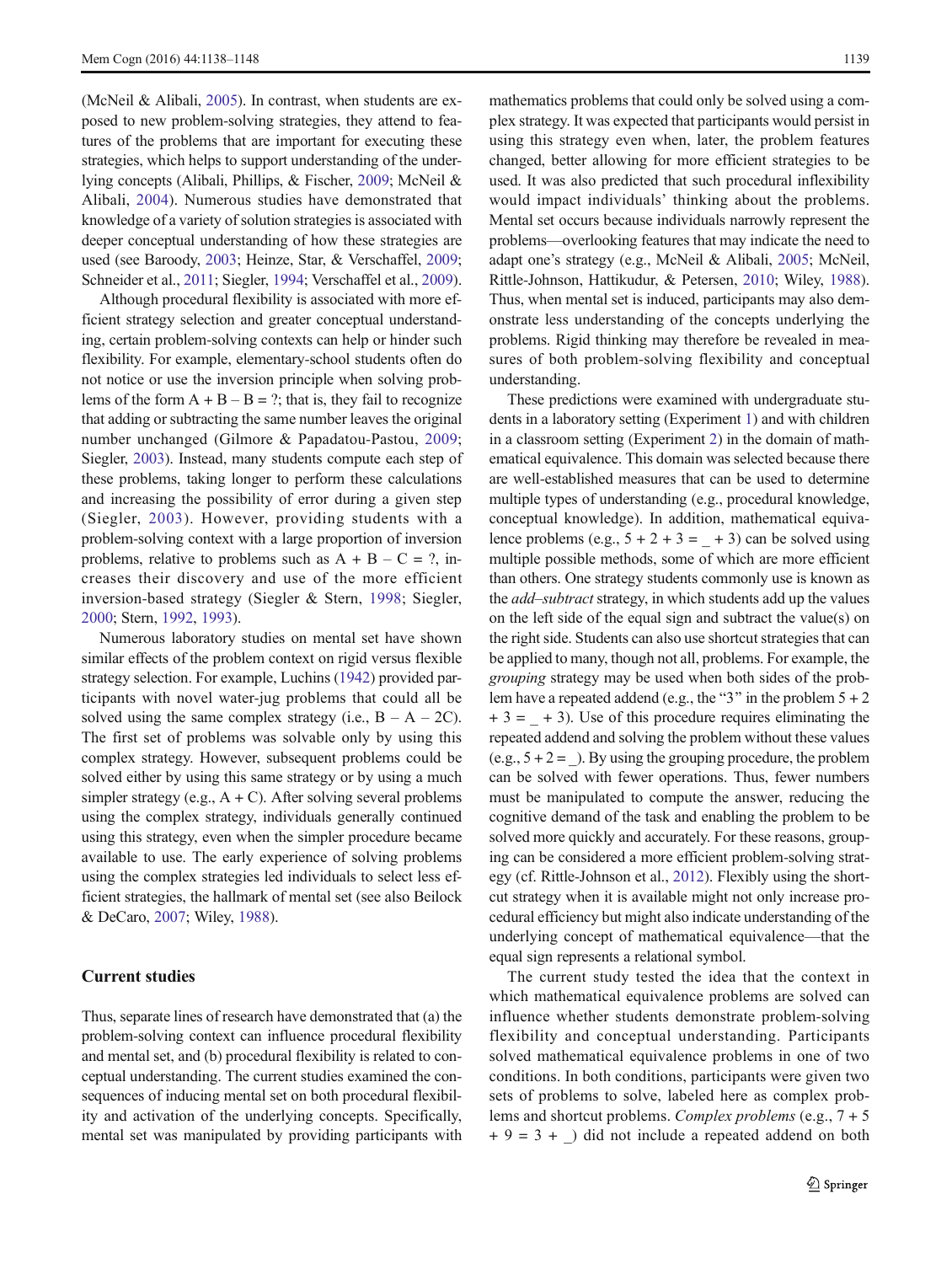<span id="page-2-0"></span>sides of the equal sign and therefore were expected to be solved using a complex procedure (e.g., add–subtract). Shortcut problems (e.g.,  $7 + 5 + 9 = 7 +$ ) had a repeated addend and therefore could be solved using a shortcut strategy (i.e., grouping). The two conditions differed only in the order in which these problem sets were presented. Participants in the complex-first condition solved complex problems followed by shortcut problems, and participants in the shortcut-first condition solved the problem sets in the reverse order. It was hypothesized that the complexfirst condition would induce mental set—reducing use of the shortcut strategy. It was also predicted that this mental set would reduce performance on subsequent measures of procedural flexibility and conceptual understanding.

Such findings would indicate that anchoring students on complex solution methods may not only limit their ability to notice and use more efficient strategies when possible but may also prompt them to become more rigid in their thinking about the underlying concepts. These findings may further shed light on one potential factor reducing students' flexibility and understanding in the mathematics classroom—traditional methods of instruction that anchor students on complex procedures before introducing shortcut strategies.

# Experiment 1

# Method

# Participants

Participants ( $N = 41$ , 83% female) were undergraduate students from the psychology subject pool who received course credit or payment. Two participants were excluded from the data set for scoring below 85% correct on the set problems, indicating they did not attain mental set (see Beilock & DeCaro, [2007](#page-9-0); Gasper, [2003](#page-9-0); Schultz & Searleman, [1998](#page-10-0)). Five additional participants were excluded because they reported that they were bilingual, which has been demonstrated to improve flexibility on problem-solving tasks (Cushen & Wiley, [2011](#page-9-0)).

# Procedure

Participants were tested in groups of one to five. Following informed consent, each participant was given a packet with the set problems, followed by the mathematical equivalence assessment. The experimenter instructed participants not to go backwards in the packet. Finally, participants completed demographic questions and were debriefed. The session lasted approximately 20 to 30 minutes.

#### Set problems

Set problems were mathematical equivalence problems (see Table 1). Participants were instructed to find the number that goes in each box to make the amount on the left side of the equal sign the same as the amount on the right side of the equal sign. They were asked to show their work and to try to use fast and correct ways to solve the problems.

The set problems were divided into two sections, and the order in which these sections were presented differed depending on experimental condition. Participants in the complex-first condition  $(n = 20)$  were first given six complex problems without a repeated addend, for which only complex (i.e., multistep) strategies could be used (see Table 1). Following, these participants solved six shortcut problems, for which one addend was repeated on both the left and right sides of the equal sign (see Table 1). Thus, these problems could be solved using either a complex strategy or a shortcut strategy requiring fewer steps (i.e., the grouping strategy). The complex and shortcut problems included the same numbers, except for the presence of the repeated addend, to control for difficulty across the two problem sets. Participants in the shortcut-first condition  $(n = 21)$  completed the exact same problem sets but in the reverse order—six shortcut problems followed by six complex problems. Thus, the only difference between conditions was whether the shortcut problems were solved first or last. Of key interest was whether participants used the more efficient shortcut strategy to solve problems for which the shortcut was available, and whether condition impacted performance on the mathematical equivalence assessment.

#### Mathematical equivalence assessment

The mathematical equivalence assessment was adapted from previous research (DeCaro & Rittle-Johnson, [2012](#page-9-0); Matthews, Rittle-Johnson, McEldoon, & Taylor, [2012;](#page-9-0) Rittle-Johnson, Taylor, Matthews, & McEldoon, [2011](#page-10-0)). The assessment included four subscales (see Table [2\)](#page-3-0): Conceptual Knowledge items evaluated both individuals' understanding of the meaning of the equal sign as a relational symbol and the structure of equations. Procedural Knowledge items assessed participants' ability to solve mathematical equivalence problems. The problems were of the same structure as the set items, and problems with and

Table 1 Set problems used in Studies 1 and 2

| Complex problems            | Shortcut problems           |
|-----------------------------|-----------------------------|
| $7+5+9=3+$                  | $7+5+9=7+\square$           |
| $4 + 14 + 8 = 6 + \square$  | $4 + 14 + 8 = 4 + \square$  |
| $15 + 3 + 9 = 13 + \square$ | $15 + 3 + 9 = 15 + \square$ |
| $9 + 7 + 6 = \square + 3$   | $9 + 7 + 6 = \square + 6$   |
| $14 + 5 + 3 = \square + 7$  | $14 + 5 + 3 = \square + 3$  |
| $6 + 3 + 12 = \square + 15$ | $6 + 3 + 12 = \square + 12$ |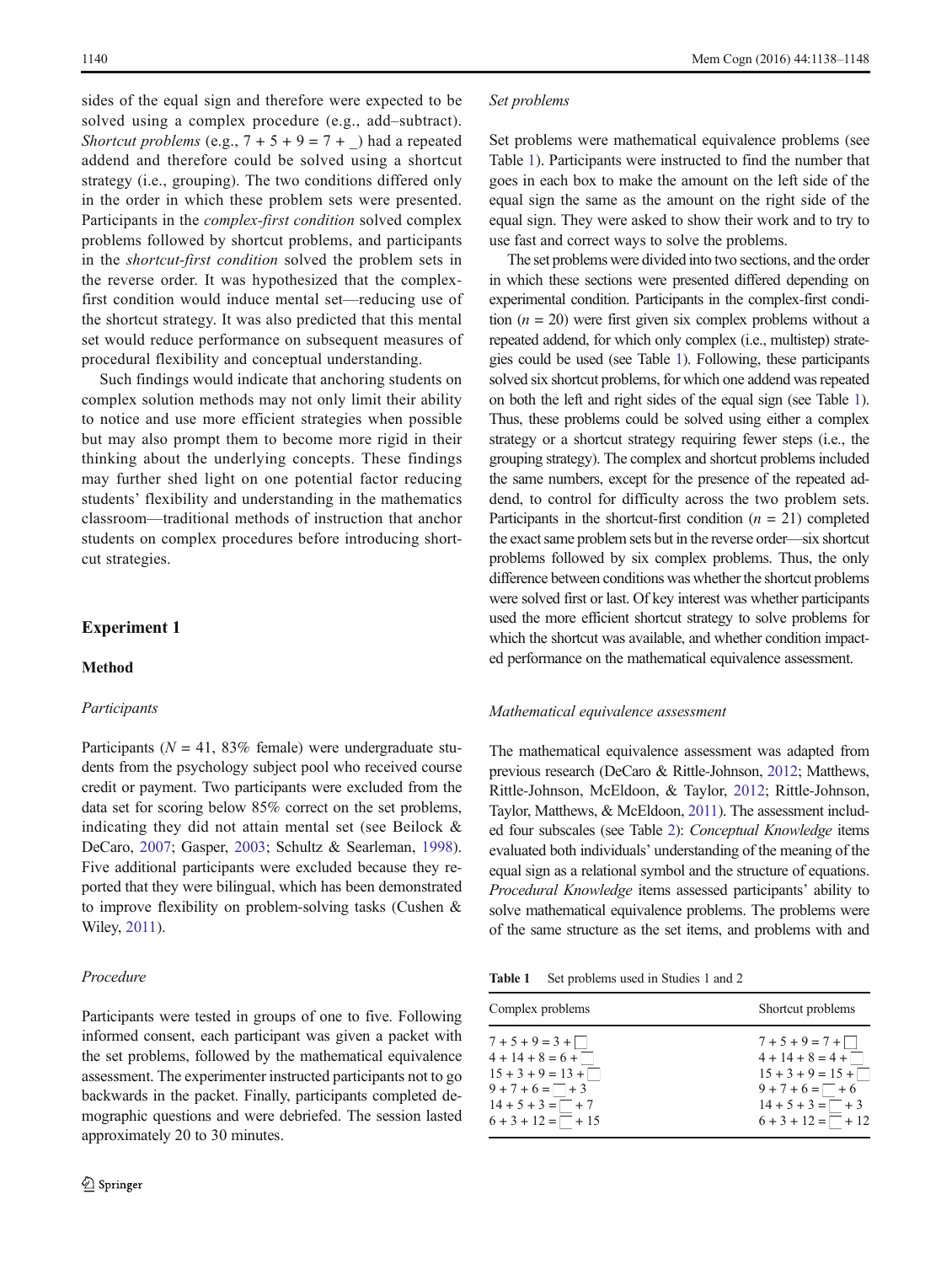<span id="page-3-0"></span>Table 2 Example mathematical equivalence assessment items

| Item                                                                                                                                                                                                                                          | Scoring criteria                                                                                                               |
|-----------------------------------------------------------------------------------------------------------------------------------------------------------------------------------------------------------------------------------------------|--------------------------------------------------------------------------------------------------------------------------------|
| Conceptual Knowledge (4 items in Exp. 1, $\alpha = .24^{\circ}$ ; 6 items in Exp. 2, $\alpha = .62$ )                                                                                                                                         |                                                                                                                                |
| What does the equal sign $(=)$ mean?                                                                                                                                                                                                          | 1 point if defined relationally (e.g., "both sides are the same")                                                              |
| Rate definitions of the equal sign as "good," "not good," or "don't know"                                                                                                                                                                     | 1 point if rated the statement "The equal sign means the same as"<br>as a good definition.                                     |
| Procedural Knowledge (9 items; $\alpha = .41$ in Exp. 2 <sup>b</sup> )                                                                                                                                                                        |                                                                                                                                |
| Find the number that goes in each box Try to use fast (and correct)<br>ways to solve the problems.<br>$(e.g., 7 + 14 + 5 = 7 + 11 + 7 + 8 = 1 + 13)$                                                                                          | 1 point for correct answer $(\pm 1)$                                                                                           |
|                                                                                                                                                                                                                                               |                                                                                                                                |
| Transfer (3 items; $\alpha$ = .64 in Exp. 1; $\alpha$ = .42 in Exp. 2)                                                                                                                                                                        |                                                                                                                                |
| Without subtracting the 7, can you tell if the number sentence is true or false?<br>$56 + 85 = 141$ is true.<br>Is $56 + 85 - 7 = 141 = 7$ true or false? How do you know?                                                                    | 1 point if answer demonstrates knowledge that performing the<br>same task on each side of the equal sign maintains equivalence |
| Find the number that goes in each box. You can try to find a shortcut so you don't 1 point for correct answer $(\pm 1)$<br>have to do all the adding. Show your work and write your answer in the box.<br>$898 + 13 = 896 + 33 + 1 = 48 + 76$ |                                                                                                                                |
| Flexibility Knowledge (4 items; $\alpha = .86$ in Exp. 1; $\alpha = .82$ in Exp. 2)                                                                                                                                                           |                                                                                                                                |
| Find the number that goes in each box, using two DIFFERENT ways of getting 1 point for two correct, unique solutions<br>the answer.                                                                                                           |                                                                                                                                |
| $5 + 9 + 11 = 5 + 5 + 9 + 11 = 5 + 1$<br>Way 1 Way 2                                                                                                                                                                                          |                                                                                                                                |

<sup>a</sup> This low Cronbach's alpha was driven by the one item assessing knowledge of the structure of equations, which was slightly negatively correlated with the other three items in the conceptual knowledge subscale (rs ranged from -.094 to -.036). Excluding this item from the scale raises alpha to a more moderate value of .41. This item was included in the conceptual knowledge subscale to be consistent with previous research (e.g., DeCaro & Rittle-Johnson, [2012](#page-9-0)) and with Experiment [2](#page-4-0). In addition, excluding this item did not change the pattern of results for the conceptual knowledge subscale, which remained statistically significant.

<sup>b</sup> Cronbach's alpha could not be computed for the procedural knowledge subscale in Experiment [1,](#page-2-0) because six of the nine items had 100% accuracy and thereby zero variance.

without repeated-addends (seven items and two items, respectively) were intermixed. *Transfer* was assessed with items requiring a higher level of conceptual thinking. Procedural flexibility was assessed in two ways. Flexible Knowledge of solution strategies was assessed using items adapted from research on algebra equation solving (Rittle-Johnson et al., [2012](#page-9-0)), requiring generation and evaluation of different strategies to solve problems. Flexible use of procedures was assessed by coding the strategies used to solve correct Procedural Knowledge items and calculating the number of different correct strategies used (see Table 3).

#### Coding

Items requiring a written explanation were coded, and interrater reliability was assessed by a second coder for 20% of the participants. Interrater agreement was high (percent agreement =  $97\%$ -100%). In addition, correct strategies used to solve the set problems and the Procedural Knowledge items were inferred from participants' written work and coded using the categories presented in Table 3. Strategies for 20% of the participants were coded by two raters, and interrater agreement was high (percent agreement = 93%–96%).

|  | Table 3 |  |  |  | Strategy codes for correct mathematical equivalence problems |  |  |
|--|---------|--|--|--|--------------------------------------------------------------|--|--|
|--|---------|--|--|--|--------------------------------------------------------------|--|--|

|                               | Description                                                                                                                                                                        | Example<br>$4+5+8=\square+8$     |
|-------------------------------|------------------------------------------------------------------------------------------------------------------------------------------------------------------------------------|----------------------------------|
| Add-subtract                  | Adds the numbers on one side of the equation and then subtracts the number on the other side                                                                                       | $4 + 5 + 8 = 17$<br>$17 - 8 = 9$ |
| Equalizer                     | Adds the numbers on one side of the equation and determines what number goes in the box<br>to make the other side the same; has a clear understanding that two sides must be equal | $4+5+8=17$<br>$9 + 8 = 17$       |
| Grouping<br>Insufficient work | Ignores the repeated addend and adds the other numbers<br>The answer is correct. Either no work or partial work is shown, or the work that is shown is ambiguous.                  | $4 + 5 = 9$                      |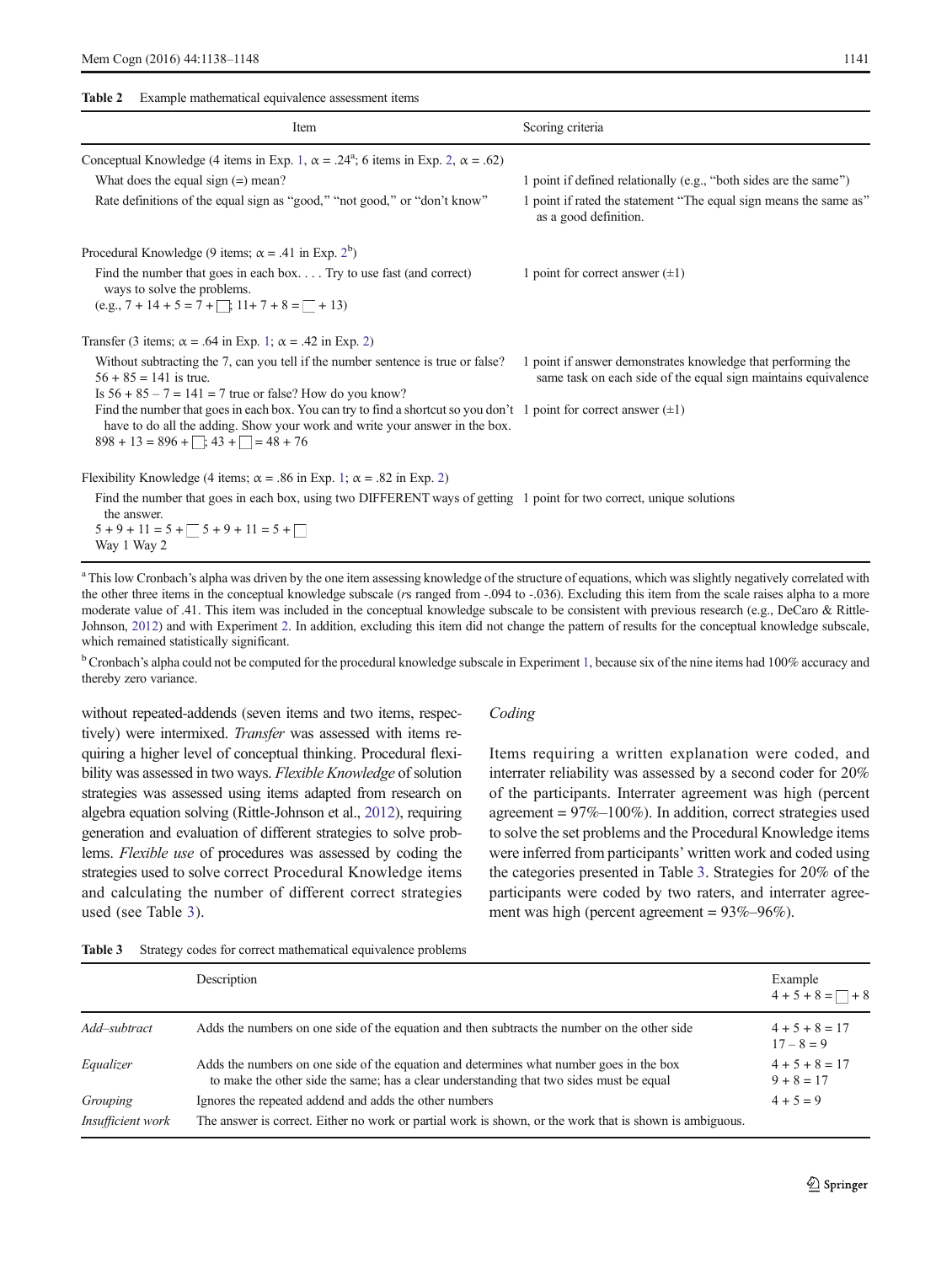## <span id="page-4-0"></span>Results and discussion

#### Set problems

Accuracy on the set problems was high in both the shortcutfirst ( $M = 97.70\%$ ,  $SD = 0.70\%$ ) and complex-first ( $M =$ 98.80%,  $SD = 0.70\%$ ) conditions,  $F(1, 39) = 1.08$ ,  $p = .306$ . Strategy use, however, was significantly different between conditions. Compared to participants in the shortcut-first condition (56%), participants in the complex-first condition (19%) were less likely to use the grouping shortcut strategy to solve the set problems,  $\chi^2(1, N = 34) = 4.86$ ,  $p = .028$ . Data from seven participants (complex-first condition,  $n = 4$ ; shortcut-first condition,  $n = 3$ ) were excluded from this analysis because 80% or more of their strategies could not be coded (i.e., fell in the "insufficient work" category; see Table [3](#page-3-0)). The findings for the set problems establish that the complex-first condition increased mental set relative to the shortcut-first condition.

#### Mathematical equivalence assessment

Next, analyses were conducted to examine whether inducing mental set impacted performance on a subsequent test of mathematical equivalence knowledge. The percentage of accuracy on the four mathematical equivalence assessment subscales was examined as a function of condition by conducting separate ANOVAs. As shown in Fig. 1, no significant difference between conditions was found for Procedural Knowledge,  $F < 1$ , Transfer,  $F(1, 39) = 2.50$ ,  $p = .122$ , or Flexibility Knowledge,  $F < 1$ . However, participants in the complex-first condition scored at a significantly lower level than those in the shortcut-first condition on the Conceptual Knowledge subscale,  $F(1, 39) = 4.67$ ,  $p = .037$ ,  $\eta_p^2 = .11$ .

In addition to the Flexibility Knowledge subscale, we examined the flexible use of procedures, which is a more advanced assessment of flexibility thought to build on flexibility knowledge (Rittle-Johnson et al., [2012;](#page-9-0) Star & Newton, [2009](#page-10-0)).

Flexible use of procedures was calculated as the number of different correct strategies used on the Procedural Knowledge items (see Table [3](#page-3-0)). Data from six participants were cut from this analysis for having 80% or more strategies that could not be coded (complex-first condition,  $n = 2$ ; shortcut-first condition,  $n = 4$ ). As shown in Fig. 2, participants in the complex-first condition used significantly fewer correct strategies at posttest than participants in the shortcut-first condition,  $F(1, 33) = 4.91$ ,  $p = .034$ ,  $\eta_p^2 = .13$ , indicating less flexible use of procedures. As shown in Table [4,](#page-5-0) this effect appears to be driven by a decreased use of the grouping strategy in the shortcut-first condition  $(M =$ 39.87, SD = 36.65; CI [21.02, 58.71]); complex-first condition  $(M = 20.37, SD = 32.84), d = .56.$ 

Together, these findings support the hypothesis that mental set can be induced in the context of mathematical equivalence problems. More importantly, these findings demonstrate that such mental set limits conceptual understanding and subsequent flexibility in strategy use. Experiment 2 aimed to replicate and extend these results to a classroom setting, with elementary-school children. In addition, a measure of working memory capacity was administered. Working memory capacity predicts performance on an array of academic skills, including mathematical problem solving (e.g., Barrett, Tugade, & Engle, [2004;](#page-9-0) Bull, Espy, & Wiebe, [2008;](#page-9-0) Swanson, [2011\)](#page-10-0). This measure was included to determine that the impact of set condition occurs regardless of cognitive ability measures (i.e., for both low- and high-capacity students).

# Experiment 2

#### Method

# Participants

Participants ( $N = 87,48\%$  female) were fifth-grade ( $n = 64$ ) and sixth-grade  $(n = 23)$  students from two private schools



Fig. 1 Percent correct on the four mathematical equivalence test subscales as a function of set condition in Experiment [1.](#page-2-0) Error bars represent standard errors



Fig. 2 Flexible use of procedures on the mathematical equivalence test in Experiment [1](#page-2-0) as a function of condition. Error bars represent standard errors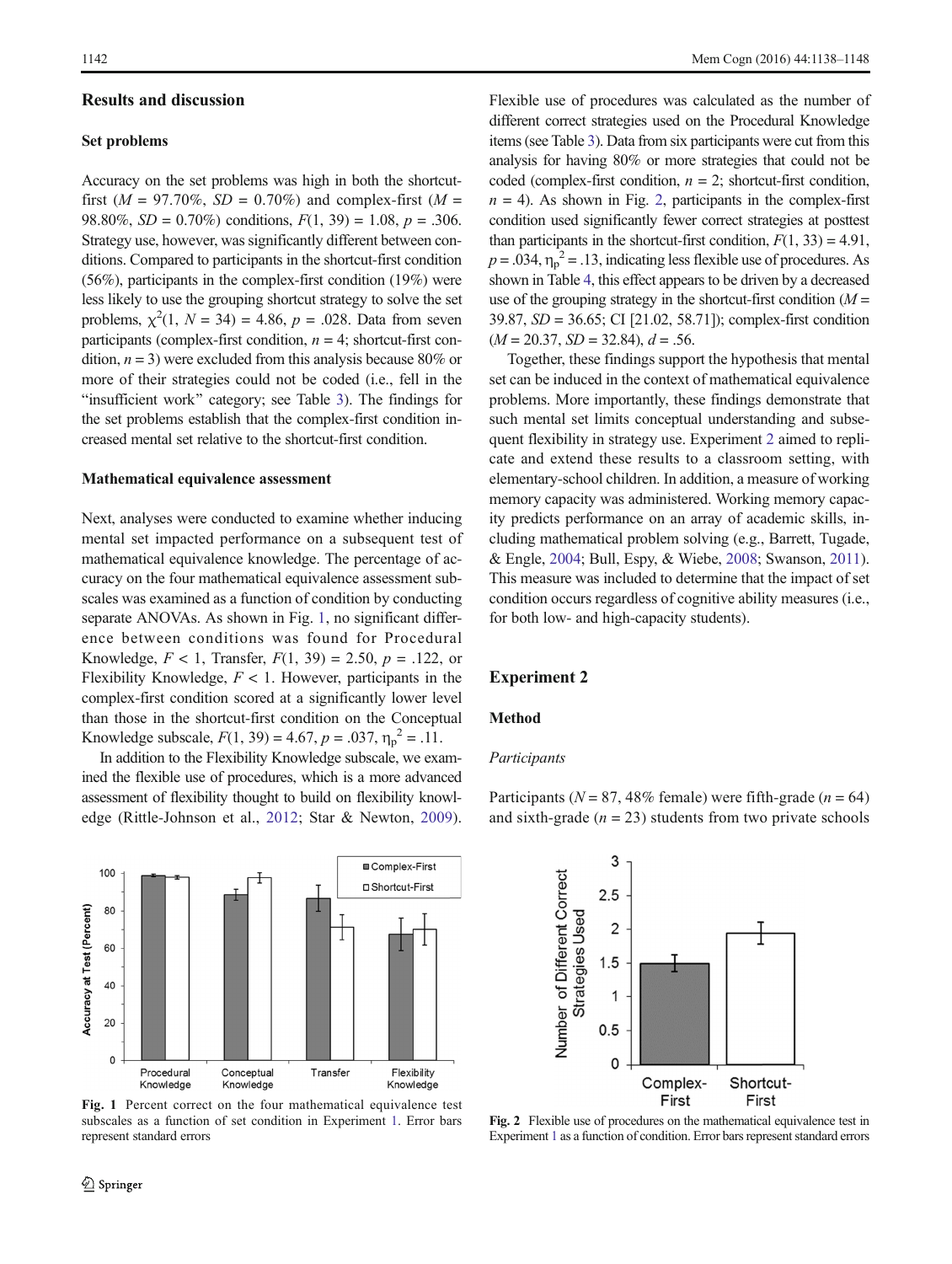|              | Experiment 1            |                          | Experiment 2            |                          |  |
|--------------|-------------------------|--------------------------|-------------------------|--------------------------|--|
|              | Complex-first condition | Shortcut-first condition | Complex-first condition | Shortcut-first condition |  |
| Grouping     | 20.37 [4.04, 36.70]     | 39.87 [21.02, 58.71]     | 11.97 [3.05, 20.88]     | 23.04 [11.80, 34.27]     |  |
| Add-subtract | 40.12 [17.85, 62.40]    | 31.37 [14.57, 48.18]     | 53.28 [38.28, 68.27]    | 55.28 [41.14, 69.43]     |  |
| Equalizer    | 27.78 [10.08, 45.48]    | 20.26 [3.82, 36.70]      | 25.36 [11.78, 38.93]    | 19.24 [7.35, 31.14]      |  |

<span id="page-5-0"></span>Table 4 Mean percent correct strategy use on posttest problems by experiment and condition (95% CIs in brackets)

in Kentucky and Tennessee (fifth-grade only) for whom parental consent and student assent were obtained. Additional students were tested but not included in the study for scoring below 85% correct on the set problems  $(n = 22)$ . This sample was chosen to ensure that students in the dataset were able to solve the problems and thereby attain mental set (see Beilock & DeCaro, [2007](#page-9-0); Gasper, [2003](#page-9-0); Schultz & Searleman, [1998](#page-10-0)). Three additional participants were excluded because they did not finish the mathematical equivalence test packet.

# Procedure

Participants completed the study in their mathematics classes. An experimenter read all instructions, and students worked individually. Students completed the set problems, followed by the mathematical equivalence assessment. Students were instructed not to go backwards in their packet. The session lasted approximately 30 to 45 minutes. On a separate day within a week of the first session, students were given the working memory assessment individually in a quiet location in their school.

# Set problems

Set problems were the same mathematical equivalence problems given in Experiment [1](#page-2-0) (see Table [1](#page-2-0)). As in Experiment [1,](#page-2-0) students were asked to show their work and to try to use fast and correct ways to solve the problems. Participants were randomly assigned to work on different packets within the same classroom, depending on condition. Students in the complex-first condition  $(n = 43)$  completed the complex problems first, followed by the shortcut problems. Students in the shortcut-first condition  $(n = 42)$  completed the shortcut problems, followed by the complex problems.

# Mathematical equivalence assessment

The mathematical equivalence assessment was the same as that used in Experiment [1](#page-2-0), with one exception. Two additional Conceptual Knowledge items were included, based on previous research (e.g., DeCaro & Rittle-Johnson, [2012;](#page-9-0) RittleJohnson & Alibali, [1999\)](#page-9-0). For these two items, students were shown a mathematical equivalence problem for 5 seconds and were asked to write down the problem from memory. These items assess students' encoding of the problem structure, such as the presence of numbers on both sides of the equal sign (McNeil & Alibali, [2004](#page-9-0)). Also in contrast to Experiment [1,](#page-2-0) each section was given an approximate time deadline that was not announced to students. However, the experimenter did not move on in the packet until the majority of the students were finished with a section. Students were instructed to wait at the end of each section and to move forward on the assessment as a class. Then, the instructions for each section were read aloud to students.

## Working memory measure

Working memory capacity was measured using the backwards digit span task from the Wechsler Intelligence Scale for Children (WISC-IV) Working Memory Index (Wechsler, [2003](#page-10-0)). In this task, individual students are read a series of numbers at a rate of one per second and asked to repeat the numbers in reverse order. Number series lengths begin at two and end at a maximum of eight. There are two items per series length. The task is discontinued when a student recalls both items in a series of a given length incorrectly. Working memory scores consist of the number of series that the student correctly recalls in backward order. The forward digit span task, a measure of short-term memory, was administered prior to the backwards digit span, to provide students with practice on the procedure and to be consistent with prior methods of administration. However, scores on the forward digit span task were not relevant to this study and were not examined further.

# Coding

As in Experiment [1,](#page-2-0) two raters independently coded 20% of items requiring a written explanation, and the percentage of agreement was high across subscales (90%–95%). In addition, written strategies were coded by two raters, using the categories presented in Table [3](#page-3-0). Percentage of agreement was high  $(95\% - 98\%)$ .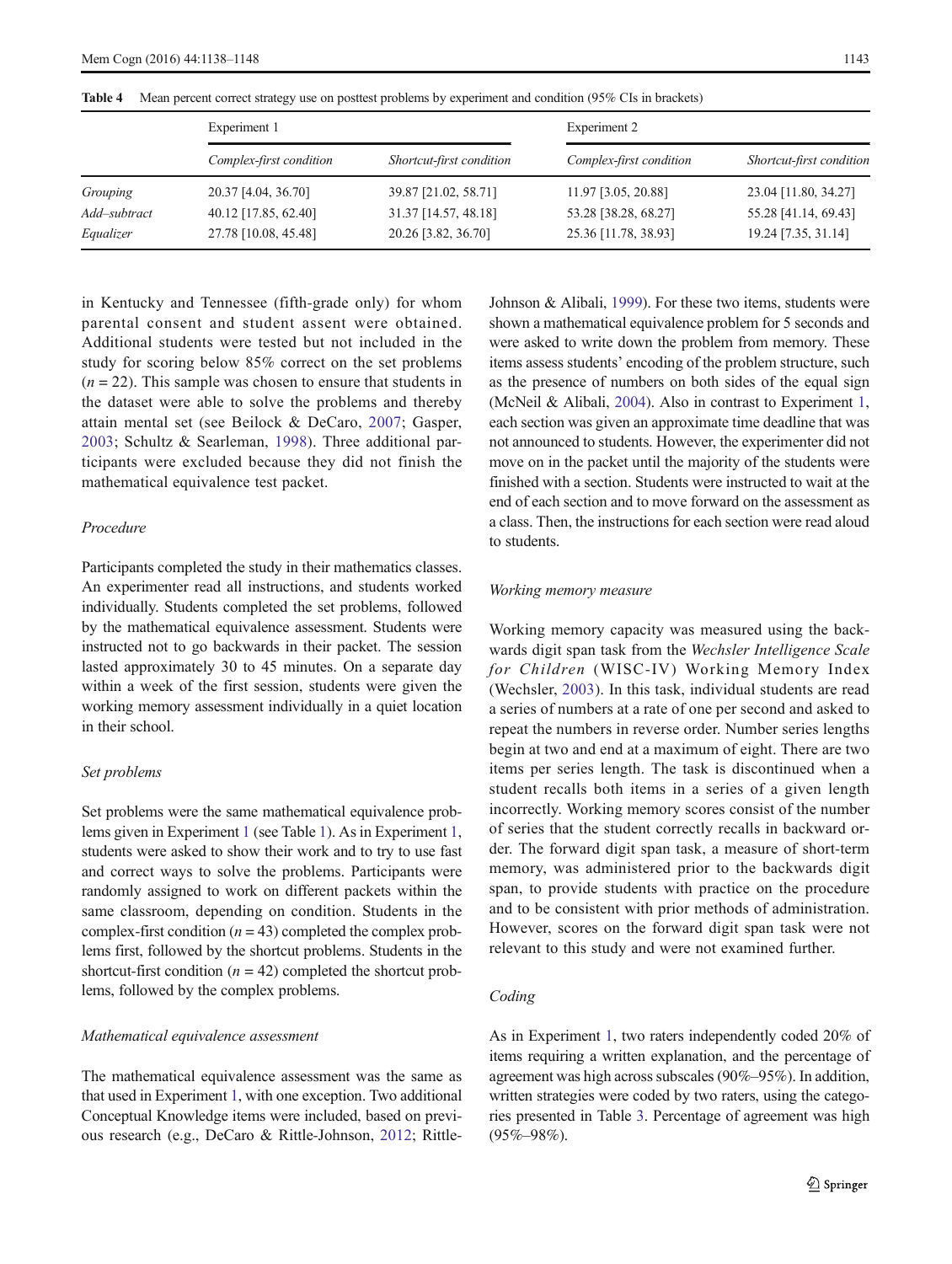# Results and discussion

## Working memory capacity

Two participants did not complete the backwards digit span, which removed their data from all analyses including this variable. Working memory scores did not differ between conditions (complex-first condition:  $M = 5.56$ ,  $SD = 1.79$ ; shortcut-first condition:  $M = 5.19$ ,  $SD = 1.70$ ),  $F < 1$ , indicating that random assignment was successful. In addition, preliminary regression analyses including working memory (centered), condition (effects coded), and a Working Memory  $\times$  Condition interaction term demonstrated that working memory capacity did not interact with condition to predict any of the primary dependent measures ( $\beta$ s = -.125 to .103,  $ps = .379$  to .657). Collapsing across condition, higher working memory capacity was associated with better performance on two mathematical equivalence subscales: Conceptual Knowledge,  $r(85) = .291$ ,  $p = .007$ , and Transfer,  $r(85) = .310$ ,  $p = .004$ . Working memory capacity was not significantly correlated with accuracy on the other subscales: Procedural Knowledge,  $r(85) = .198$ ,  $p = .070$ ; Flexibility Knowledge,  $r(85) = .152$ ,  $p = .164$ ; flexible use of strategies,  $r(79) = .179$ ,  $p = .114$ . Working memory capacity was also not correlated with use of the grouping strategy on the set problems,  $r(82) = .130$ ,  $p = .244$ .

Thus, working memory capacity was associated with better performance on Conceptual Knowledge and Transfer, regardless of condition. Working memory capacity was included as a covariate in the analyses of condition reported below, to ensure that effects of condition occur beyond any influence of working memory ability. Removing this covariate from analyses does not change the pattern of results.

# Set problems

Students performed at an equally high level on the set problems across both conditions (complex-first condition:  $M = 96.51\%$ ,  $SD = 4.16\%$ ; shortcut-first condition:  $M = 97.02\%, SD = 4.04\%, F < 1$ . However, students in the complex-first condition were less likely to use the grouping shortcut strategy to solve the set problems,  $\chi^2(1, N = 66)$  = 5.21,  $p = .022$ . Ten percent of students in the complex-first condition used the shortcut strategy, compared to 30% of students in the shortcut-first condition. Data from four students (complex-first condition,  $n = 3$ ; shortcut-first condition,  $n = 1$ ) were excluded from this analysis because 80% or more of their strategies could not be coded.

Thus, as in Experiment [1,](#page-2-0) students demonstrated greater mental set in the complex-first condition. Moreover, these findings demonstrate that mental set can be instantiated based on a single mathematical problem-solving experience, with children, in an educational setting.

#### Mathematical equivalence assessment

As shown in Fig. 3, no difference between conditions was found for two of the math equivalence subscales: Procedural Knowledge,  $F(1, 82) = 1.11$ ,  $p = .295$ , and Transfer,  $F < 1$ . In contrast, a significant effect of condition was found for two subscales: Conceptual Knowledge,  $F(1, 82) = 5.13$ ,  $p = .026$ ,  $\eta_p^2$  = .06, and Flexibility Knowledge,  $F(1, 82)$  = 6.54,  $p$  = .012,  $\eta_p^2$  = .07. Students in the complex-first condition scored at a lower level than students in the shortcut-first condition. In addition, as shown in Fig. [4](#page-7-0), students in the complex-first condition demonstrated less flexible use of procedures on the test problems,  $F(1, 76) = 5.29$ ,  $p = .024$ ,  $\eta_p^2 = .065$ . As shown in Table [4](#page-5-0), this effect was driven by a decreased use of the grouping strategy in the complex-first condition  $(M = 11.97, SD = 27.50; CI [3.05, 20.88])$ ; shortcut-first condition ( $M = 23.04$ ,  $SD = 35.61$ ),  $d = .35$ .

These results replicate those of Experiment [1](#page-2-0), demonstrating that instantiating mental set leads to worse performance on subsequent measures of conceptual understanding and less flexible use of strategies. Students in Experiment [2](#page-4-0) showed an additional detriment in the complex-first condition for flexibility knowledge. Flexible use of strategies is thought to build on flexibility knowledge (Rittle-Johnson et al., [2012](#page-9-0); Star & Newton, [2009\)](#page-10-0). Compared to the undergraduate student sample in Experiment [1](#page-2-0), students in Experiment [2](#page-4-0) likely had less experience solving mathematical equivalence problems. It is not surprising, then, that the younger students would demonstrate less flexibility knowledge, particularly when primed by complex strategies. Such findings indicate that mental set may be even more detrimental to procedural flexibility for younger students with less experience with the mathematics domain, by limiting both knowledge and flexible use of multiple procedures.



Fig. 3 Percent correct on the four mathematical equivalence test subscales as a function of set condition in Experiment [2](#page-4-0). Error bars represent standard errors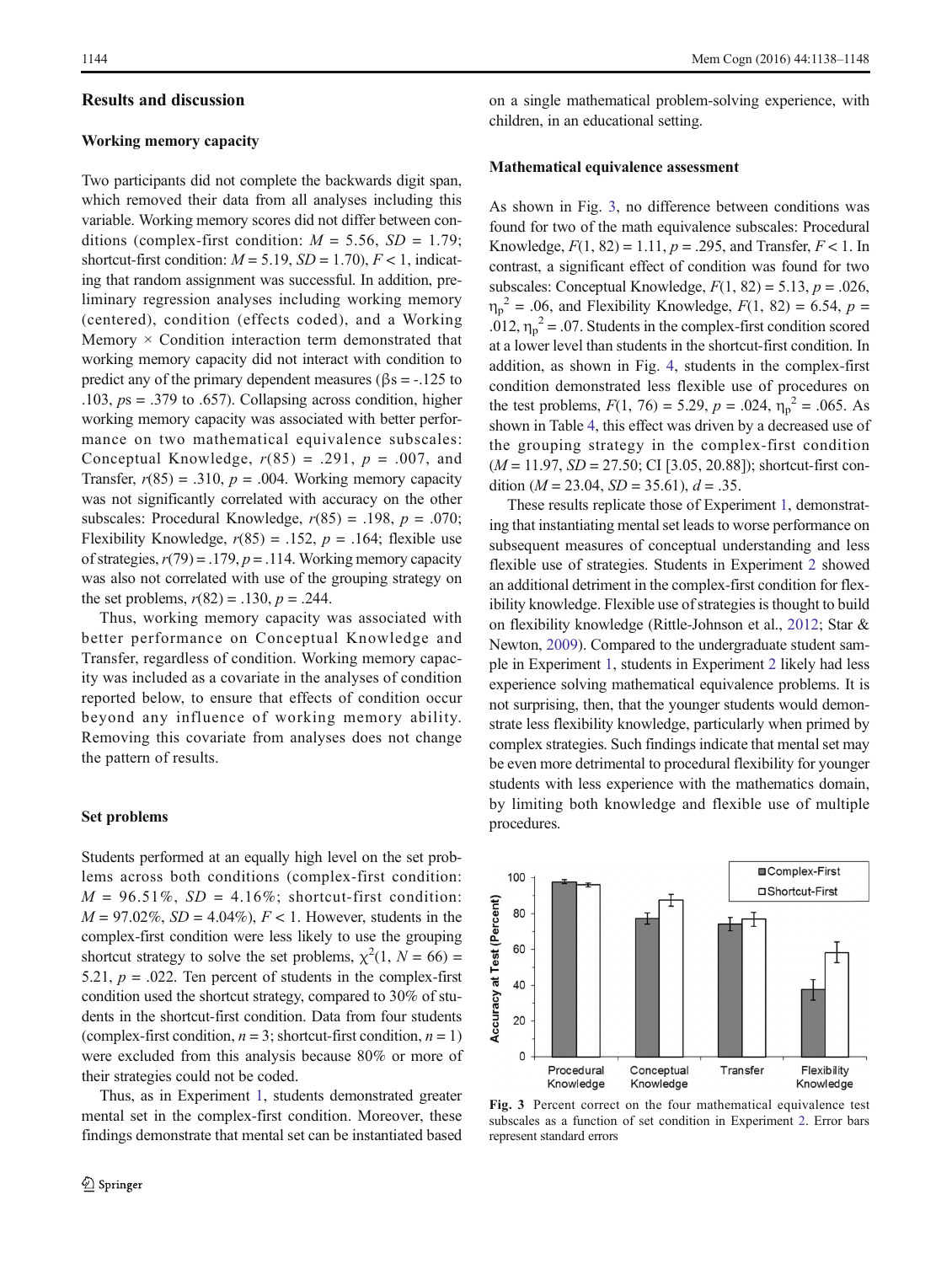<span id="page-7-0"></span>

Fig. 4 Flexible use of procedures on the mathematical equivalence test in Experiment [2](#page-4-0) as a function of condition. Error bars represent standard errors

# General discussion

In two experiments, mental set was induced in the context of mathematics problems. Undergraduate (Experiment [1\)](#page-2-0) and fifth- and sixth-grade (Experiment [2](#page-4-0)) student participants solved a set of mathematical equivalence problems in one of two conditions. In the complex-first condition, participants first solved problems without a repeated addend (e.g.,  $7 + 5$ )  $+ 9 = 3 +$ ) that required multiple steps to complete (e.g., using the add–subtract strategy). Then, these participants solved problems with a repeated addend (e.g.,  $7 + 5 + 9 = 7$ ) + \_), for which a simpler shortcut strategy could be used (e.g., the grouping strategy). Participants in the shortcut-first condition solved these same problem sets but began with the shortcut problems. In both experiments, participants in the complex-first condition were more likely to use a complex strategy to solve the mathematical equivalence problems when a shortcut was available. These findings mirror classic laboratory mental set effects (e.g., Luchins, [1942](#page-9-0); Wiley, [1988\)](#page-10-0) using an ecologically valid mathematics task.

These findings also extend prior research to examine the impact of mental set on subsequent assessments of mathematics knowledge and procedure use. In both experiments, no condition differences were found on measures of problemsolving ability or transfer. However, participants for whom mental set was induced (complex-first condition) demonstrated less conceptual understanding and procedural flexibility, in that they were less likely to use multiple procedures to solve mathematical equivalence problems given on a separate posttest. In Experiment [2](#page-4-0), participants also demonstrated less knowledge of multiple correct solution strategies in the complex-first condition. Interestingly, except for this difference, undergraduates (Experiment [1](#page-2-0)) showed the same pattern of findings as children (Experiment [2\)](#page-4-0). Other work has similarly shown that undergraduates sometimes use less advanced strategies than might be otherwise expected (see McNeil & Alibali, [2005;](#page-9-0) McNeil et al., [2010\)](#page-9-0). Here, we see that similar to children, undergraduates can fall prey to the negative effects of a mathematics problem-solving context, even if they otherwise know the domain well.

These findings extend laboratory research on mental set, demonstrating that the effects of set can reach beyond problem-solving strategies to one's conceptual understanding of the problem domain. These findings suggest that mental set has implications for the ways in which the problems are conceptually represented (e.g., Alibali et al., [2009\)](#page-9-0). Individuals who become used to solving problems a certain way may overlook important problem features (e.g., the presence of a repeated addend on both sides of the equal sign; Alibali et al., [2009;](#page-9-0) McNeil & Alibali, [2004,](#page-9-0) [2005\)](#page-9-0), which may limit both flexible use of strategies and consideration of the underlying mathematics concepts (e.g., that the equal sign means that two quantities are the same). This conceptual link between procedural flexibility and conceptual understanding is consistent with a great deal of correlational evidence (see Schneider et al., [2011\)](#page-10-0). The current work demonstrates a causal impact of inducing mental set on both procedural flexibility and conceptual understanding.

#### Working memory capacity

It is of interest that working memory capacity did not moderate the effects of condition (Experiment [2\)](#page-4-0). Higher working memory capacity is associated with better performance on a range of skills, including academic tasks such as mathematical problem solving (e.g., Barrett et al., [2004;](#page-9-0) Bull et al., [2008;](#page-9-0) Swanson, [2011\)](#page-10-0). This effect was generally present in the current results as well. Higher working memory predicted higher scores on the Conceptual Knowledge and Transfer subscales and was positively, but not significantly, associated with scores on the remaining subscales. However, working memory capacity did not impact susceptibility to mental set in this study. Indeed, the effects of condition remained when controlling for working memory capacity, suggesting that the effects of mental set occurred regardless of individual differences in this cognitive ability.

The sample used in Experiment [2](#page-4-0) may have limited the ability to find effects of working memory capacity on procedural flexibility. Specifically, working memory capacity was measured with children who solved the set problems at a relatively high rate of accuracy. One possible prediction would be that individuals with lower working memory capacity may be less capable of switching strategies in the complex-first condition, due to reduced ability to flexibly switch task sets (cf. Bull, Johnston, & Roy, [1999;](#page-9-0) Bull & Scerif, [2001](#page-9-0)). However, such findings are typically seen with children with lower mathematics ability (e.g., Bull & Scerif, [2001\)](#page-9-0), who may have been largely excluded from the current sample. An opposite prediction could be that individuals with higher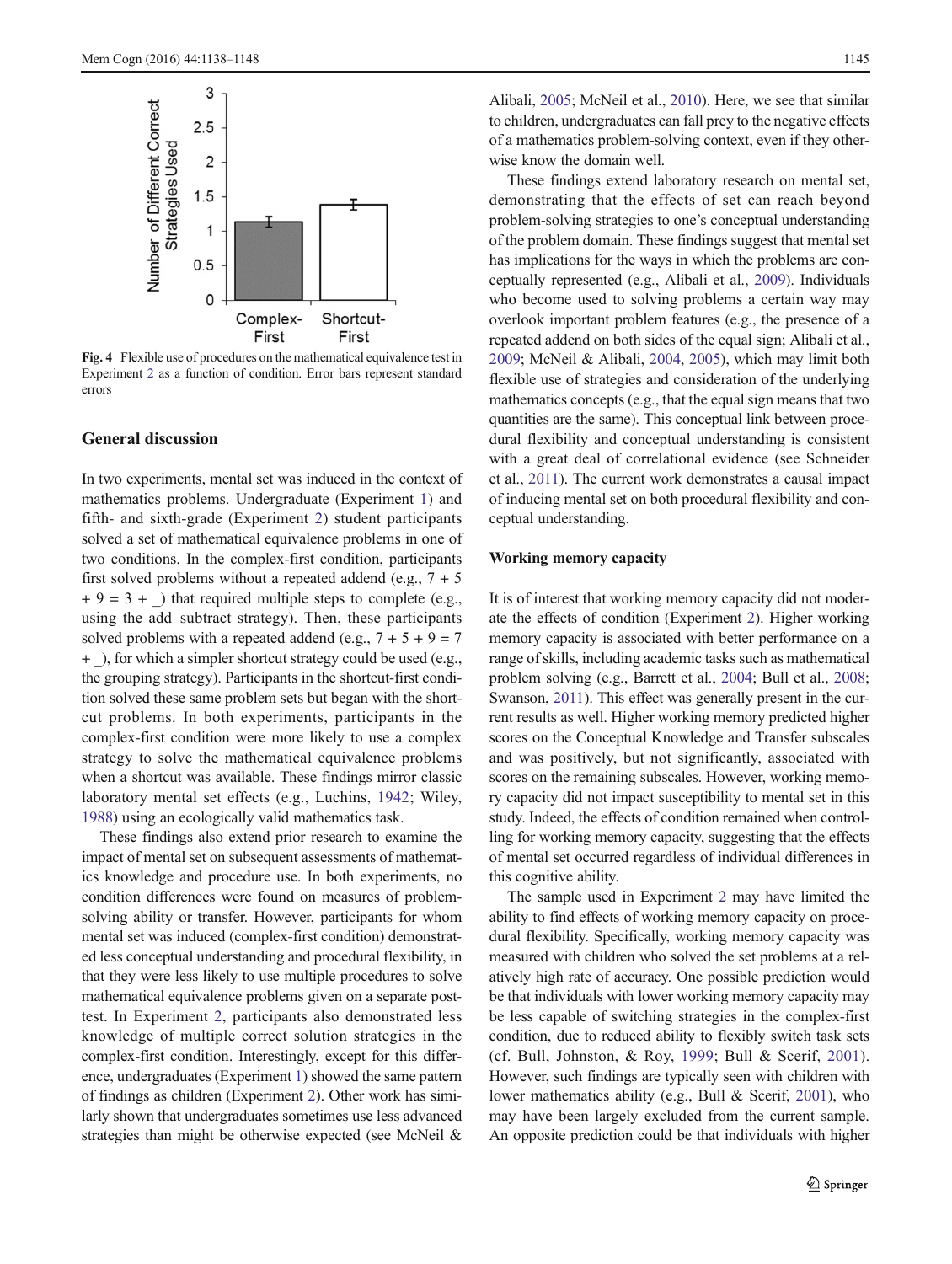working memory capacity would be less capable of switching strategies in the complex-first condition, because of a tendency to persist in using complex strategies (e.g., Beilock & DeCaro, [2007;](#page-9-0) DeCaro, Thomas, & Beilock, [2008\)](#page-9-0). However, such findings have been shown with adults, who demonstrate generally higher working memory capacity than children (cf. Alloway, [2006\)](#page-9-0), and may therefore be more likely to utilize these resources. More work is needed to determine when working memory capacity will either enable or reduce flexibility and subsequent performance outcomes.

# Strategy efficiency

Mental set in this study led to less demonstrated conceptual knowledge and, in Experiment [2,](#page-4-0) less demonstrated knowledge of multiple procedures—both inarguably less than optimal performance outcomes. Mental set also resulted in less flexible use of procedures to solve the problems. However, this pattern of behavior may not necessarily be inefficient. Although the shortcut (grouping) strategy in this study required fewer computations, problem-solving accuracy across all problems was very high. Thus, although unmeasured, the primary benefits to using the shortcut were presumably in reduced time and cognitive demand to solve the problems.

Yet, there is also a cost to switching strategies. Specifically, research has demonstrated that switching between complex and shortcut strategies incurs a cost to reaction time (e.g., Lemaire & Lecacheur, [2010](#page-9-0); Luwel, Schillemans, Onghena, & Verschaffel, [2009](#page-9-0); Schillemans, Luwel, Bulté, Onghena, & Verschaffel, [2009\)](#page-10-0). This cost likely reflects both interference from a previously used strategy and a need to use executive control processes to activate the new strategy and deactivate the previously used strategy (Lemaire & Lecacheur, [2010](#page-9-0)). Thus, it is possibly equally efficient to continue using a complex strategy, even when a shortcut is available. More research is needed, to determine the relative efficiency of switching to shortcut strategies on outcomes such as accuracy, reaction time, and cognitive load.

What is less debatable, however, is the finding that a failure to use shortcut strategies on set problems limits one's thinking about the problems. Thus, even though flexible use of strategies might not always be inefficient, when considering the costs associated with switching, such inflexibility may bias one's conceptual understanding in addition to one's problem-solving approaches.

### Implications for educational practice

These findings also have potential implications for educational practice, suggesting that the context in which students solve problems may impact their understanding of the problems. Strategy selection is often automatic, rather than executed via deliberative choice (Siegler & Jenkins, [1989;](#page-10-0) Verschaffel et al., [2009](#page-10-0)). Students in our experiments had prior knowledge of solution strategies, yet priming certain strategies impacted their strategy use in one experimental session. In educational practice, students are often taught complex strategies exclusively, and only later (sometimes) are taught more efficient solution methods (Hiebert et al., [2003\)](#page-9-0). As students gain more experience with a particular strategy, they are increasingly less likely to use other strategies (McNeil & Alibali, [2005;](#page-9-0) Schillemans et al., [2009](#page-10-0); Siegler, [2002](#page-10-0)). Thus, early, focused instruction on complex strategies may unnecessarily lead to mental set over time, or an emphasis on complex solution methods. Consequently, students may overlook important problem features that enable them to flexibly adapt these procedures (e.g., to use conceptually driven shortcuts) and understand the underlying mathematical concepts (Verschaffel et al., [2009](#page-10-0)). Future research is needed to investigate the impact of teaching students new mathematics strategies on the establishment of mental set and conceptual understanding over time.

One area of research within the mathematical equivalence domain is consistent with these ideas. Previous studies have demonstrated that students can become "entrenched" in using arithmetic procedures that lead them to overlook important features of mathematical equivalence problems (namely, the presence of addends on both sides of the equal sign; Alibali et al, [2009](#page-9-0); McNeil & Alibali, [2004\)](#page-9-0). Specifically, children often begin solving mathematics problems with the equal sign at the end of the problem (e.g.,  $7 + 3 = 3$ ). These early experiences often lead students to misperceive the equal sign as meaning "get the answer" or "find the total" (Baroody  $&$  Ginsburg, [1983;](#page-9-0) Carpenter, Franke, & Levi, [2003;](#page-9-0) McNeil & Alibali, [2005\)](#page-9-0). This misperception leads to difficulty in learning to solve and understand mathematical equivalence problems. For example, students will give the answer "10" to a problem such as " $7 + 3 = +4$ ." Thus, early experience with certain problem-solving contexts can lead students to apply incorrect strategies to solve problems that differ in important features (McNeil, Fyfe, & Dunwiddie, [2015;](#page-9-0) McNeil et al., [2010](#page-9-0)). The current studies go beyond this work to suggest that certain problem-solving experiences may also limit flexibility in applying multiple correct problem-solving procedures, as well as conceptual understanding, even after students demonstrate an ability to solve problems in this domain. Thus, the current findings offer potential new insights for educational practice (see Mayer, [2001](#page-9-0)), while providing new information about the impact of problem context on conceptual representation.

Author Notes The author thanks Bethany Rittle-Johnson, Katherine McEldoon, Joanna Weaver, and Natalie Hummel for helpful discussion and assistance with this research as well as the staff, teachers, and children at University School of Nashville, TN, and St. Nicholas Academy of Louisville, KY.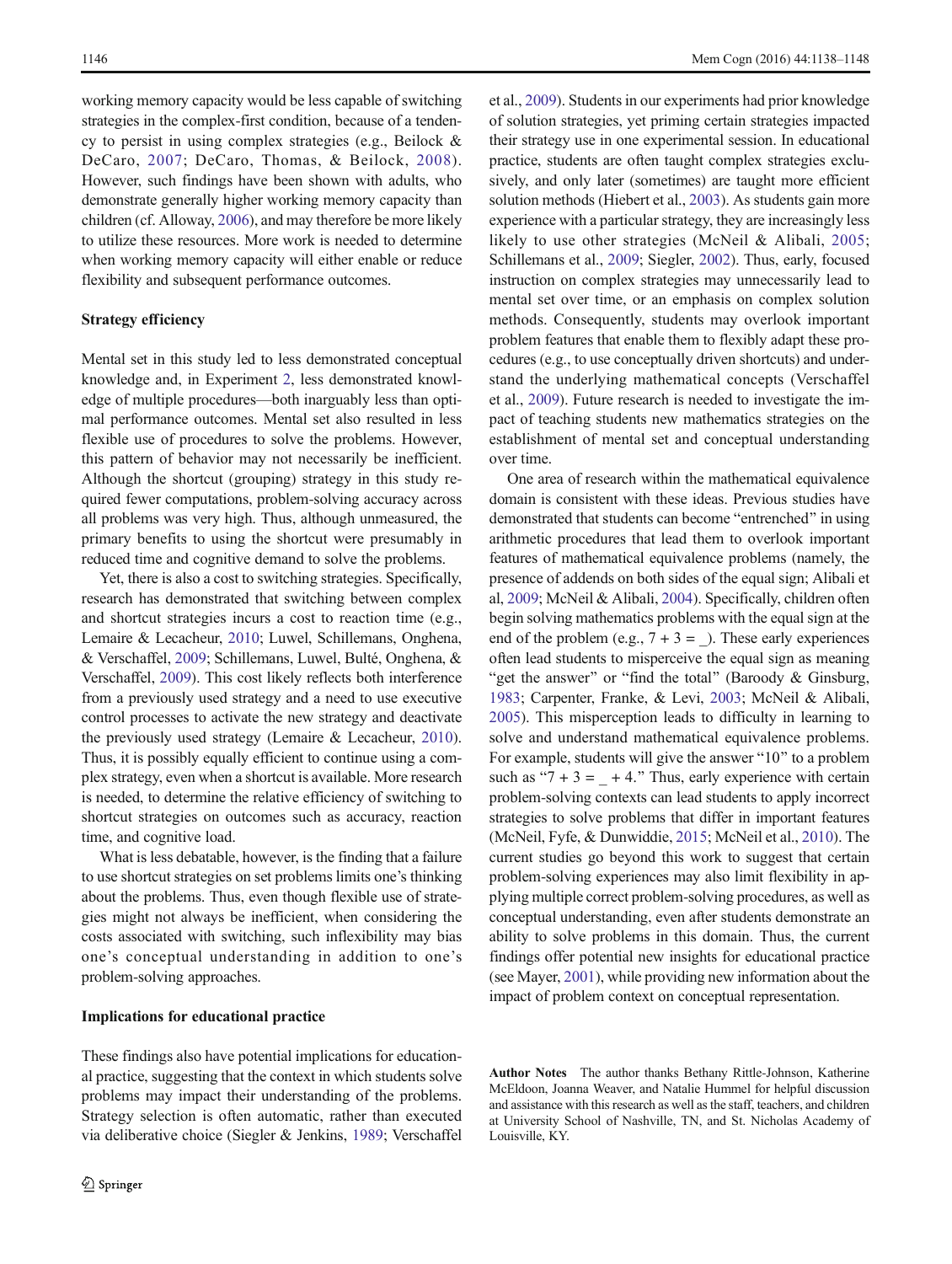# <span id="page-9-0"></span>References

- Alibali, M. W., Phillips, K. M. O., & Fischer, A. D. (2009). Learning new problem solving strategies leads to changes in problem representa-tion. Cognitive Development, 24, 89-101. doi[:10.1016/j.cogdev.](http://dx.doi.org/10.1016/j.cogdev.2008.12.005) [2008.12.005](http://dx.doi.org/10.1016/j.cogdev.2008.12.005)
- Alloway, T. P. (2006). How does working memory work in the classroom? Educational Research and Reviews, 1, 134–139.
- Baroody, A. J. (2003). The development of adaptive expertise and flexibility: The integration of conceptual and procedural knowledge. In A. J. Baroody & A. Dowker (Eds.), The development of arithmetic concepts and skills: Constructing adaptive expertise (pp. 1–33). Mahwah, NJ: Erlbaum.
- Baroody, A. J., & Ginsburg, H. P. (1983). The effects of instruction on children's understanding of the "equals" sign. Elementary School Journal, 84, 199–212.
- Barrett, L., Tugade, M. M., & Engle, R. W. (2004). Individual differences in working memory capacity and dual-process theories of the mind. Psychological Bulletin, 130, 553–573. doi[:10.1037/0033-2909.130.](http://dx.doi.org/10.1037/0033-2909.130.4.553) [4.553](http://dx.doi.org/10.1037/0033-2909.130.4.553)
- Beilock, S. L., & DeCaro, M. S. (2007). From poor performance to success under stress: Working memory, strategy selection, and mathematical problem solving under pressure. Journal of Experimental Psychology: Learning, Memory, and Cognition, 33, 983–998.
- Blöte, A. W., Van der Burg, E., & Klein, A. S. (2001). Students' flexibility in solving two-digit addition and subtraction problems: Instruction effects. Journal of Educational Psychology, 93, 627–638.
- Bull, R., Espy, K. A., & Wiebe, S. A. (2008). Short-term memory, working memory, and executive functioning in preschoolers: Longitudinal predictors of mathematical achievement at age 7 years. Developmental Neuropsychology, 33, 205–228. doi:[10.1080/](http://dx.doi.org/10.1080/87565640801982312) [87565640801982312](http://dx.doi.org/10.1080/87565640801982312)
- Bull, R., Johnston, R. S., & Roy, J. A. (1999). Exploring the roles of the visual-spatial sketch pad and central executive in children's arithmetical skills: Views from cognition and developmental neuropsychology. Developmental Neuropsychology, 15, 421–442.
- Bull, R., & Scerif, G. (2001). Executive functioning as a predictor of children's mathematics ability: Inhibition, switching, and working memory. Developmental Neuropsychology, 19, 273–293.
- Carpenter, T. P., Franke, M. L., & Levi, L. (2003). Thinking mathematically: Integrating arithmetic and algebra in the elementary school. Portsmouth, NH: Heinemann.
- Cushen, P. J., & Wiley, J. (2011). Aha! Voila! Eureka! Bilingualism and insightful problem solving. Learning and Individual Differences, 21, 458–462. doi[:10.1016/j.lindif.2011.02.007](http://dx.doi.org/10.1016/j.lindif.2011.02.007)
- DeCaro, M. S., & Rittle-Johnson, B. (2012). Exploring mathematics problems prepares children to learn from instruction. Journal of Experimental Child Psychology, 113, 552–568. doi[:10.1016/j.jecp.](http://dx.doi.org/10.1016/j.jecp.2012.06.009) [2012.06.009](http://dx.doi.org/10.1016/j.jecp.2012.06.009)
- DeCaro, M. S., Thomas, R. D., & Beilock, S. L. (2008). Individual differences in category learning: Sometimes less working memory capacity is better than more. Cognition, 107, 284–294.
- Durkin, K., Rittle-Johnson, B., & Star, J. R. (2011, August). Procedural flexibility matters for student achievement: How procedural flexibility relates to other outcomes. Paper presented at the biennial meeting of the European Association for Research on Learning and Instruction, Exeter, England.
- Gasper, K. (2003). When necessity is the mother of invention: Mood and problem solving. Journal of Experimental Social Psychology, 39, 248–262.
- Gilmore, C. K., & Papadatou-Pastou, M. (2009). Patterns of individual differences in conceptual understanding and arithmetical skill: A meta-analysis. Mathematical Thinking and Learning, 11, 25–40. doi:[10.1080/10986060802583923](http://dx.doi.org/10.1080/10986060802583923)
- Heinze, A., Star, J. R., & Verschaffel, L. (2009). Flexible and adaptive use of strategies and representations in mathematics education. ZDM Mathematics Education, 41, 535–540. doi:[10.1007/s11858-009-](http://dx.doi.org/10.1007/s11858-009-0214-4) [0214-4](http://dx.doi.org/10.1007/s11858-009-0214-4)
- Hiebert, J., Gallimore, R., Garnier, H., Givvin, K. B., Hollingsworth, H., Jacobs, J., … Stigler, J. (2003). Teaching mathematics in seven countries: Results from the TIMSS 1999 video study (NCES, No. 2003-013). Washington, DC: US Department of Education, National Center for Education Statistics.
- Kilpatrick, J., Swafford, J., & Findell, B. (Eds.). (2001). Adding it up: Helping children learn mathematics. Washington, DC: National Academy Press.
- Langer, E. J. (2000). Mindful learning. Current Directions in Psychological Science, 9, 220–223.
- Lemaire, P., & Lecacheur, M. (2010). Strategy switch costs in arithmetic problem solving. Memory & Cognition, 38, 322–332. doi[:10.3758/](http://dx.doi.org/10.3758/MC.38.3.322) [MC.38.3.322.](http://dx.doi.org/10.3758/MC.38.3.322)
- Luchins, A. S. (1942). Mechanization in problem solving: The effect of Einstellung. Psychological Monographs, 54, 1–95. doi[:10.1037/](http://dx.doi.org/10.1037/h0093502) [h0093502](http://dx.doi.org/10.1037/h0093502)
- Luwel, K., Schillemans, V., Onhgena, P., & Verschaffel, L. (2009). Does switching between strategies within the same task involve a cost? British Journal of Psychology, 100, 753–771. doi[:10.1348/](http://dx.doi.org/10.1348/000712609X402801) [000712609X402801](http://dx.doi.org/10.1348/000712609X402801).
- Markovits, Z., & Sowder, J. (1994). Developing number sense: An intervention study in grade 7. Journal for Research in Mathematics Education, 25, 4–29.
- Matthews, P. G., Rittle-Johnson, B., McEldoon, K. L., & Taylor, R. T. (2012). Measure for measure: What combining diverse measures reveals about children's understanding of the equal sign as an indicator of mathematical equality. Journal for Research in Mathematics Education, 43, 316–350.
- Mayer, R. E. (2001). What good is educational psychology? The case of cognition and instruction. Educational Psychologist, 36, 83–88.
- McNeil, N. M., & Alibali, M. W. (2004). You'll see what you mean: Students encode equations based on their knowledge of arithmetic. Cognitive Science, 28, 451–466. doi:[10.1016/j.cogsci.2003.11.002](http://dx.doi.org/10.1016/j.cogsci.2003.11.002)
- McNeil, N. M., & Alibali, M. W. (2005). Why won't you change your mind? Knowledge of operational patterns hinders learning and performance on equations. Child Development, 76, 883–899.
- McNeil, N. M., Fyfe, E. R., & Dunwiddie, A. E. (2015). Arithmetic practice can be modified to promote understanding of mathematical equivalence. Journal of Educational Psychology, 107, 423–436. doi:[10.1037/a0037687](http://dx.doi.org/10.1037/a0037687)
- McNeil, N. M., Rittle-Johnson, B., Hattikudur, S., & Petersen, L. A. (2010). Continuity in representation between children and adults: Arithmetic knowledge hinders undergraduates' algebraic problem solving. Journal of Cognitive Development, 11, 437-457. doi:[10.](http://dx.doi.org/10.1080/15248372.2010.516421) [1080/15248372.2010.516421](http://dx.doi.org/10.1080/15248372.2010.516421)
- National Council of Teachers of Mathematics. (2000). Principles and standards for school mathematics. Reston, VA: Author.
- National Governors Association Center for Best Practices & Council of Chief State School Officers. (2010). Common core state standards for mathematics. Washington, DC: Authors.
- Rittle-Johnson, B., & Alibali, M. W. (1999). Conceptual and procedural knowledge of mathematics: Does one lead to the other? Journal of Educational Psychology, 91, 175–189. doi[:10.1037/0022-0663.91.](http://dx.doi.org/10.1037/0022-0663.91.1.175) [1.175](http://dx.doi.org/10.1037/0022-0663.91.1.175)
- Rittle-Johnson, B., & Star, J. R. (2011). The power of comparison in learning and instruction: Learning outcomes supported by different types of comparisons. In J. P. Mestre & B. H. Ross (Eds.), Psychology of learning and motivation: Cognition in education (Vol. 55, pp. 199–222). Waltham, MA: Elsevier. doi:[10.1016/](http://dx.doi.org/10.1016/B978-0-12-387691-1.00007-7) [B978-0-12-387691-1.00007-7](http://dx.doi.org/10.1016/B978-0-12-387691-1.00007-7)
- Rittle-Johnson, B., Star, J., & Durkin, K. (2012). Developing procedural flexibility: Are novices prepared to learn from comparing